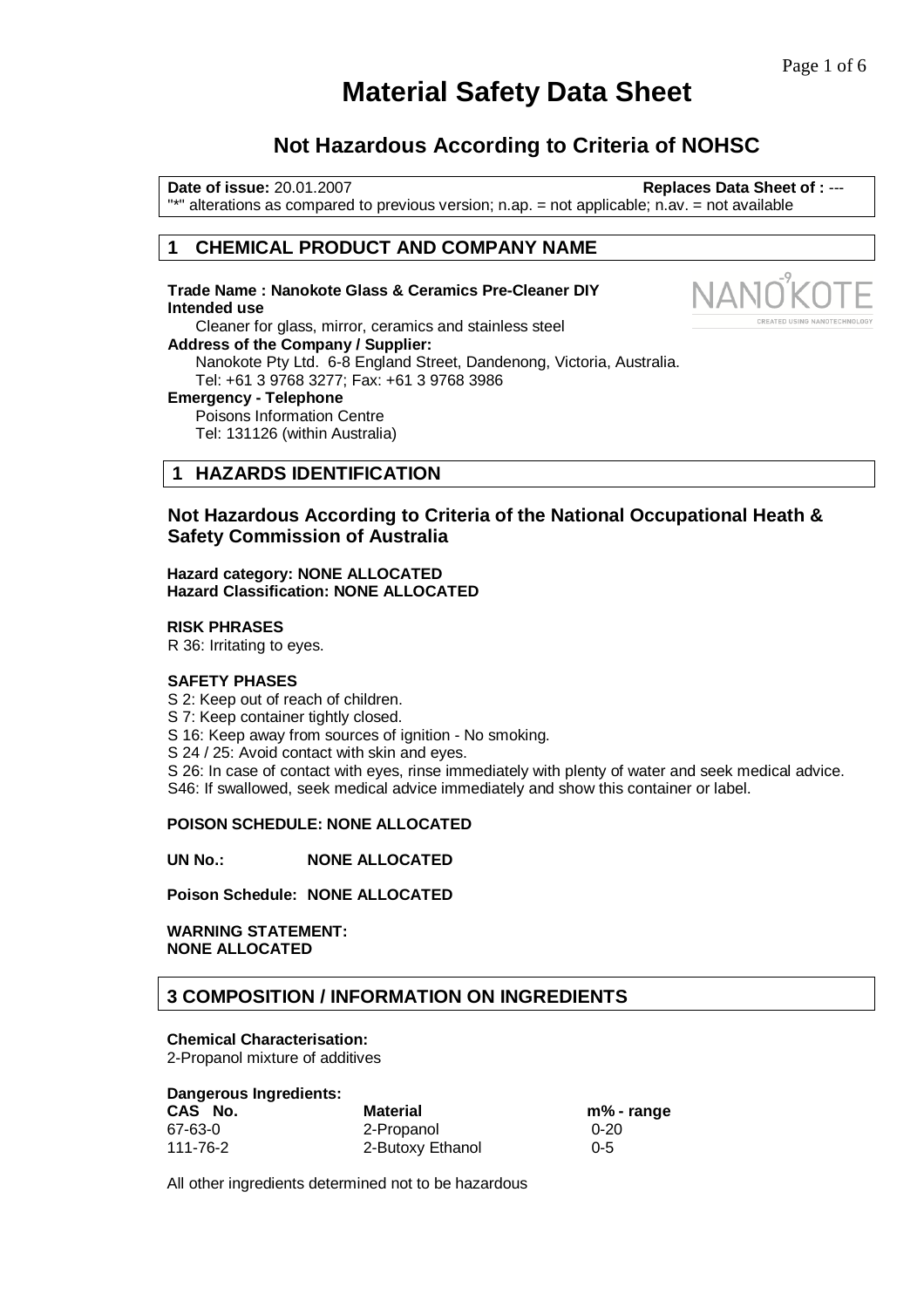**Nanokote Glass & Ceramics Pre-Cleaner DIY** 

# **4 FIRST AID MEASURES**

| Inhalation:          | Remove from danger area and provide for fresh air. In the event of symptoms<br>occurring, seek medical treatment.            |
|----------------------|------------------------------------------------------------------------------------------------------------------------------|
| <b>Skin Contact:</b> | In case of contact with skin wash off immediately with water. In the event of<br>symptoms occurring, seek medical treatment. |
| <b>Eye Contact:</b>  | Flush eyes out immediately with large amounts of water with eye lids lifted. If<br>irritation persists consult physician.    |
| Ingestion:           | DO NOT INDUCE VOMITING. Rinse mouth out and drink plenty of water.<br>Consult physician.                                     |
|                      | Note to Physician: The following symptoms may occur: nausea vomiting headache, confusion.<br>Symptomatic treatment.          |

# **5 FIRE FIGHTING MEASURES**

| <b>Suitable Extinguishing Media:</b> | Water spray jet, foam, dry chemicals, CO <sub>2</sub> .                                      |
|--------------------------------------|----------------------------------------------------------------------------------------------|
| <b>Extinguishing Media to Avoid:</b> | None.                                                                                        |
| <b>Fire and Explosion Hazards:</b>   | In case of fire, product may form: Organic crack products and<br>carbon oxides.              |
| <b>Special Protective Equipment:</b> | Wear positive pressure self-contained breathing apparatus.<br>Wear full protective clothing. |
| <b>Hazchem Code:</b>                 | None Allocated                                                                               |
| <b>Flammability:</b>                 | None                                                                                         |
| <b>Flash Point:</b>                  | N/A                                                                                          |
| <b>Flammability Limits:</b>          | LEL : UEL :                                                                                  |

### **6 ACCIDENTAL RELEASE MEASURES**

Personal Precautions : Keep unnecessary people away. Ventilate area. Wear suitable personal protective equipment as outlined under personal protection in this MSDS.

### **Environmental Precautions and Methods for Cleaning up :**

Do not allow larger quantities to enter drainage. Do not discharge into surface waters / groundwater. Inform responsible authorities after accidental conduction of larger quantities. Take up with suitable absorbent material. Dispose of absorbed material in accordance with the regulations.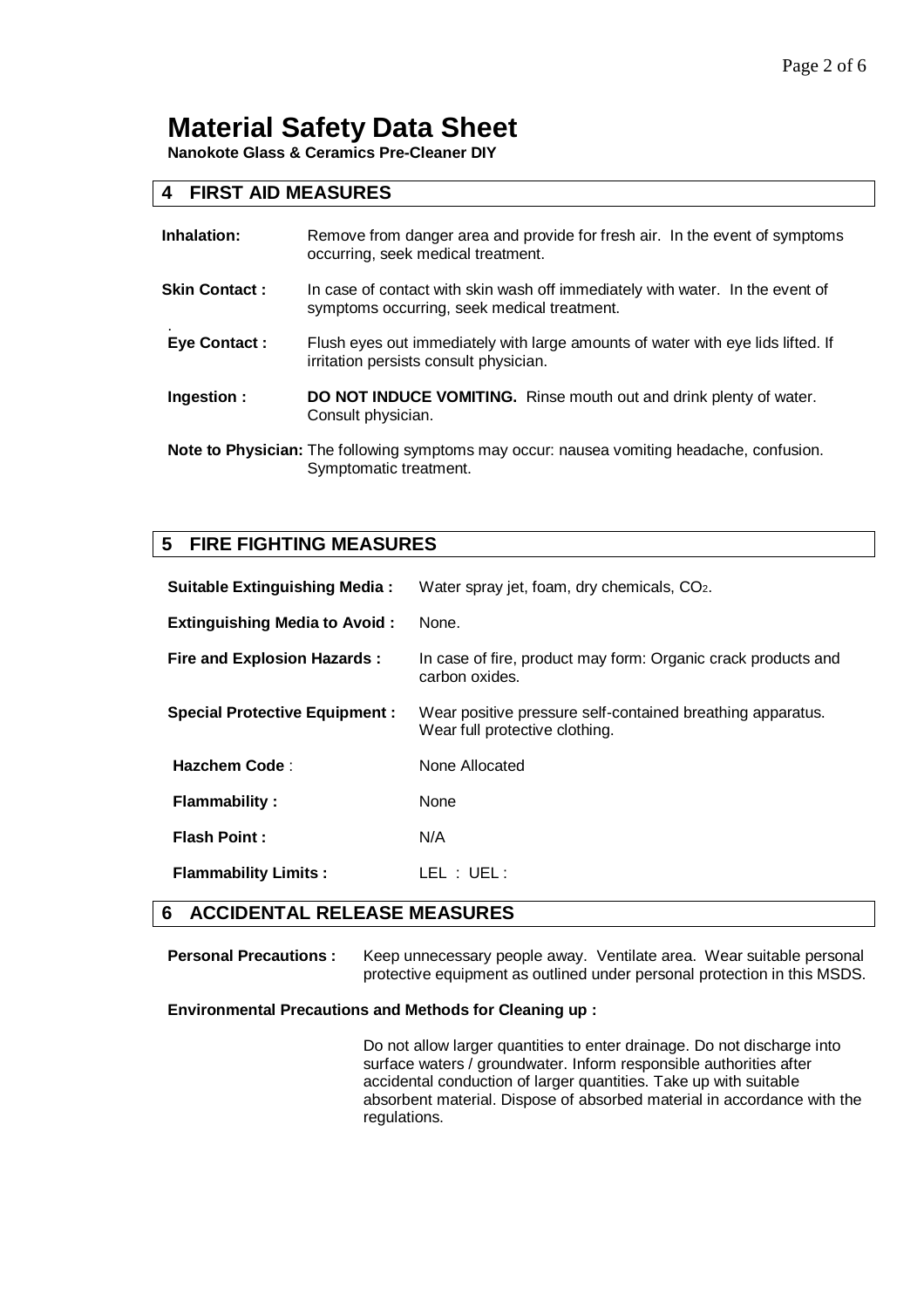**Nanokote Glass & Ceramics Pre-Cleaner DIY** 

# **7 HANDLING AND STORAGE**

### **Handling**

| <b>Precautions for Safe Handling :</b> Provide good room ventilation even at ground level (vapours are |
|--------------------------------------------------------------------------------------------------------|
| heavier than air). Keep container tightly closed. Close container                                      |
| straight after use or if empty.                                                                        |

**Precautions in Case of Fire and Explosion :** 

Keep away from sources of ignition, do not smoke.

**Storage** 

| <b>Storage Instructions:</b> | Floor must be resistant against solvents.        |
|------------------------------|--------------------------------------------------|
| Store away from :            | Store away from oxidizers, oxidizing substances. |

**Further Information on Storage Conditions :** 

Protect from sun. Protect from warming up / overheating.

# **8 EXPOSURE CONTROLS AND PERSONAL PROTECTION**

| <b>Information on System Design:</b>                                           | Provide for sufficient exhaustion. Provide personal<br>protective equipment.                                                                                                                           |
|--------------------------------------------------------------------------------|--------------------------------------------------------------------------------------------------------------------------------------------------------------------------------------------------------|
| <b>Exposure Limits:</b><br><b>Material</b><br>2 Butoxy Ethanol                 | Limit Value:<br>[TWA] 25 ppm 121 mg/m <sup>3</sup>                                                                                                                                                     |
| <b>Personal Protective Equipment</b><br><b>General Protection and Hygiene:</b> | Avoid contact with eyes and skin. Do not inhale vapours.<br>Remove contaminated, saturated clothing immediately.<br>When using do not eat, drink or smoke. Wash hands<br>before breaks and after work. |
| <b>Respiratory Protection:</b>                                                 | If ventilation is insufficient, wear respiratory protection<br>(Short term: filter apparatus, Filter A)                                                                                                |
| <b>Hand Protection:</b>                                                        | Gloves (solvent-resistant) (Viton, permeation time >4h)                                                                                                                                                |
| <b>Eye Protection:</b>                                                         | Goggles                                                                                                                                                                                                |
| <b>Skin Protection:</b>                                                        | No.                                                                                                                                                                                                    |
| <b>Further Information:</b>                                                    | Refer to special restrictions in wearing protective<br>equipment                                                                                                                                       |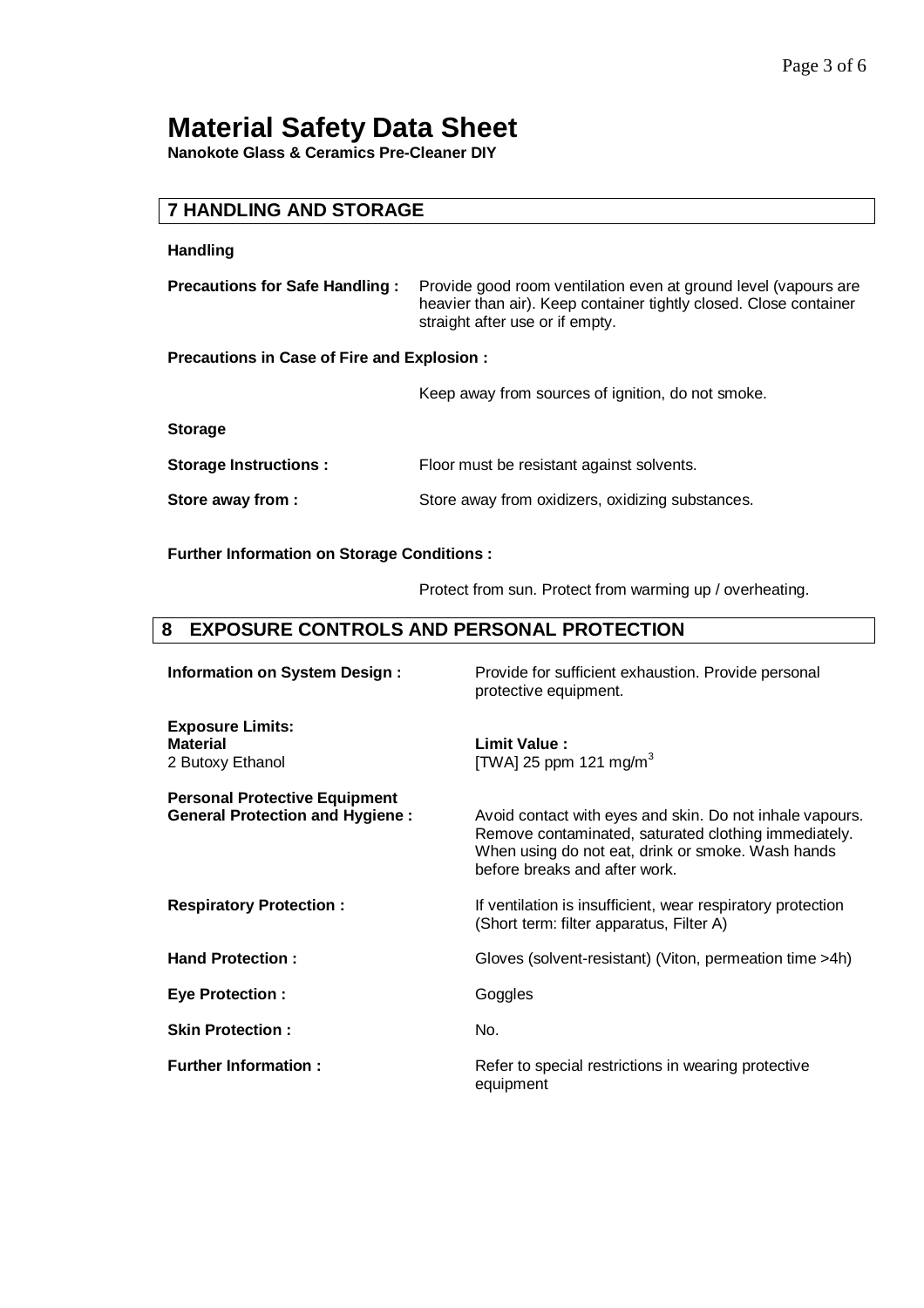**Nanokote Glass & Ceramics Pre-Cleaner DIY** 

# **9 PHYSICAL AND CHEMICAL PROPERTIES**

| <b>Appearance</b><br>Form:<br>Colour:<br>Odour: | liquid<br>Clear<br>alcohol-like                          |
|-------------------------------------------------|----------------------------------------------------------|
|                                                 |                                                          |
| <b>Safety Relevant Data</b>                     |                                                          |
| pH-value, undiluted :                           | 4.5, pH-value, 10% aqueous solution : n.av               |
| Boiling point / Boiling - range (C) :           | n.av, Melting point / Melting range $(\mathbb{C})$ : 100 |
| Flash point $(C)$ :                             | n.av                                                     |
| <b>Flammability:</b>                            | No                                                       |
| Ignition temperature (C):                       | n.av                                                     |
| Autoflammability:                               | n.av                                                     |
| <b>Explosion hazard:</b>                        | No.                                                      |
| Flammability limits (Vol.%) :                   | lower: n.av, upper: n.av                                 |
| Vapour pressure :                               | n.av                                                     |
| Density (g/ml) :                                | 1.00(17C)                                                |
| <b>Solubility (in Water):</b>                   | miscible                                                 |
| Partition coefficient, n-Octanol/Water :        | n.av.                                                    |
| <b>Viscosity:</b>                               | n.av                                                     |
| <b>Solvent separation test:</b>                 | n.av.                                                    |
| Solvent content (m %) :                         | >10%                                                     |
| <b>Further Data</b>                             |                                                          |
| Thermal decomposition $(C)$ :                   | n.av.                                                    |
| Vapour density $(Air = 1)$ :                    | n.av                                                     |
| Evaporation rate (BuAc = 1) :                   | n.av                                                     |

### **10 STABILITY AND REACTIVITY**

| <b>Conditions to Avoid</b> |  |  |  |
|----------------------------|--|--|--|
|----------------------------|--|--|--|

**Conditions to Avoid :** Sparks, flames, static charge

**Materials to Avoid : Reactions with strong oxidizing agents.** 

**Hazardous Decomposition Products :** No dangerous decomposition products when properly handled.

### **11 TOXICOLOGICAL INFORMATION**

#### **Acute Health Effects :**

Inhalation, LC50 rat, (mg/l/4h) : n.av Ingestion, LD50 rat, (mg/kg) : n.av Skin - contact, LD50 rat, (mg/kg) : n.av (Degreases skin) Sensitisation : None

### **Subacute / Chronic Toxicity :**

Carcinogenicity : n.av. Mutagenicity : n.av. Teratogenicity : n.av.

Irritation (to skin / eye) : Irritating to eyes. Not to be labelled

Narcotic Effects : **Inhalation of solvent-vapours in high concentration** causes narcotic effects.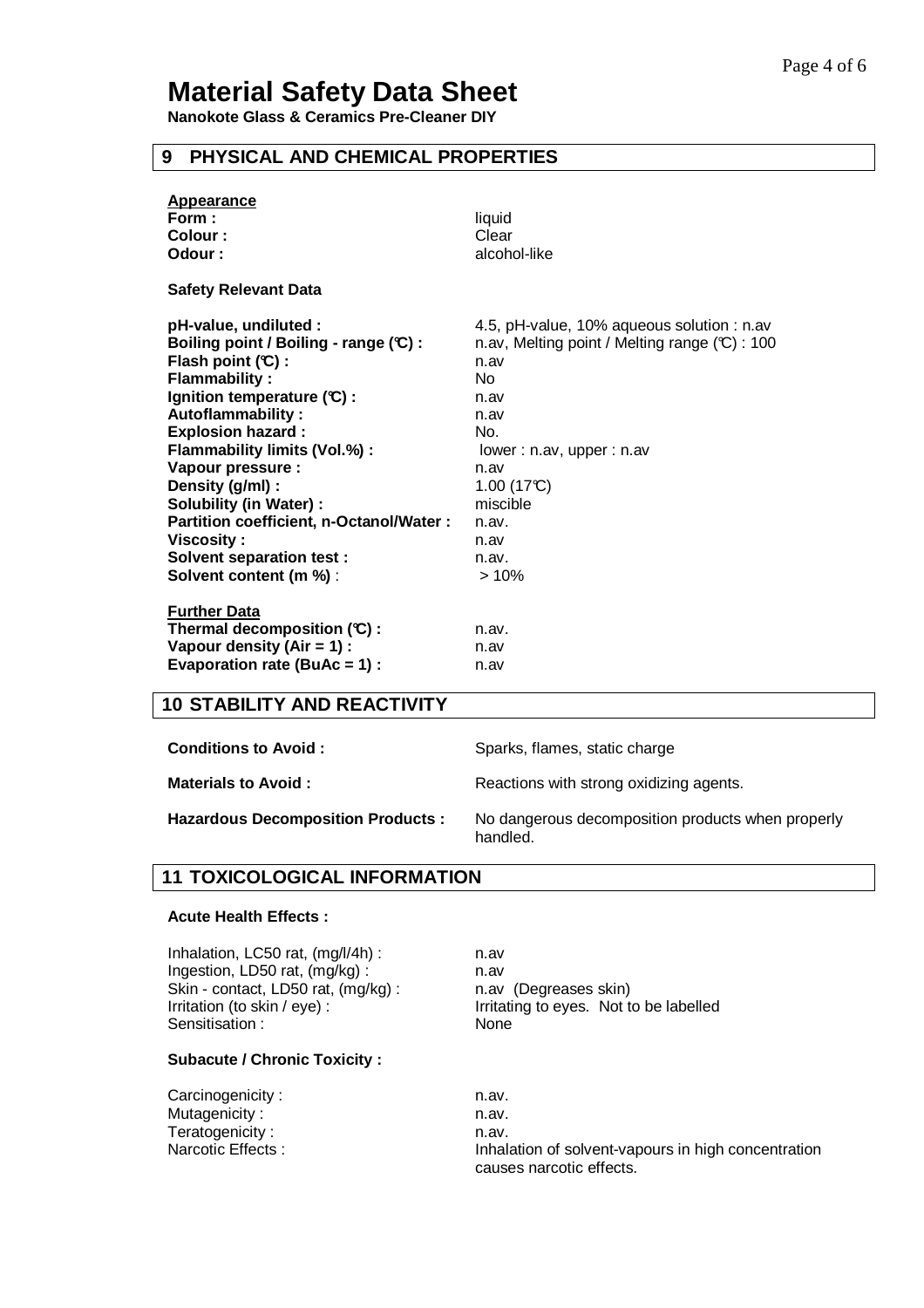**Nanokote Glass & Ceramics Pre-Cleaner DIY** 

### **12 ECOLOGICAL INFORMATION**

| <b>Ecotoxic Effects, Aquatic Toxicity:</b>                                                                                                                            | According to present knowledge no negative<br>ecological reactions are to be expected. |
|-----------------------------------------------------------------------------------------------------------------------------------------------------------------------|----------------------------------------------------------------------------------------|
| <b>Behaviour in Sewage Works:</b><br>Mobility and Accumulation Potential:                                                                                             | n.av.                                                                                  |
| Elimination (Persistence and Degradability):                                                                                                                          | The product is biodegradable.                                                          |
| <b>Other Ecological Information</b><br>COD-Value, mg/g:<br>BOD <sub>5</sub> -Value, mg/g:<br>AOX-Remarks:<br><b>Significant Components:</b><br>Other adverse effects: | n.av.<br>n.av.<br>n.ap.<br>Not relevant<br>None.                                       |
| 12 DIEDAEAL CANEIDED ATIANE                                                                                                                                           |                                                                                        |

# **13 DISPOSAL CONSIDERATIONS**

# **Contaminated Packaging**

**Residuals: Comply with the local authorities.** Safe Handling: Safe Handling: See item 7 and 15.

Recommendation : The Commendation : Wash with suitable cleaner. Otherwise as described under Residues. Safe Handling : As described under Residues.

# **14 TRANSPORT INFORMATION**

### **Transportation by Road or Railway**

**UN Number : Dangerous Goods Class** : **Packing Group : Proper Shipping Name : Labels :**

**Air Transport** 

**UN Number : Dangerous Goods Class** : **Packing Group : Proper Shipping Name : Labels :**

**Marine Transport** 

**UN Number : Dangerous Goods Class** : **Packing Group : Proper Shipping Name : Labels : Marine Pollutant :**